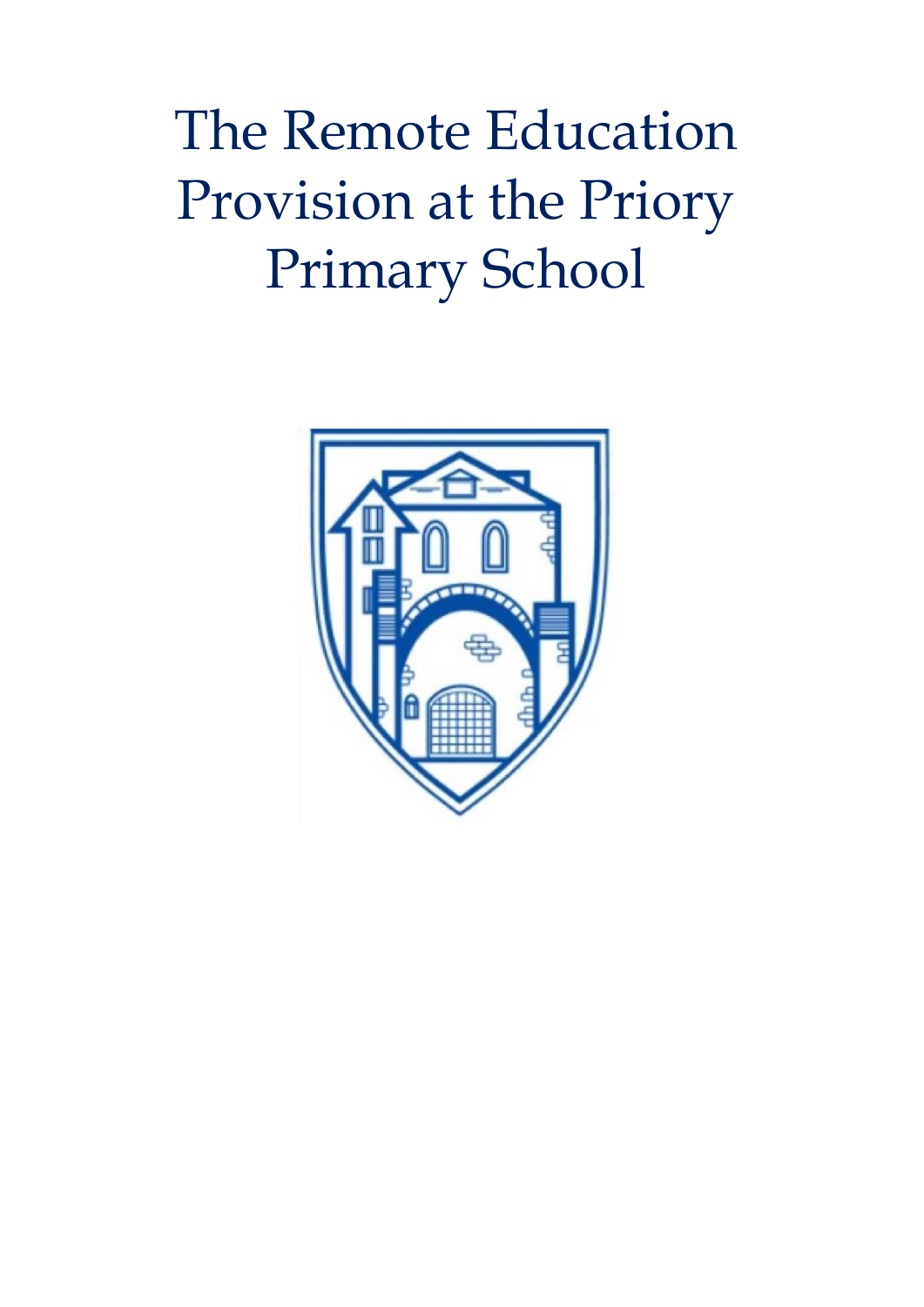# **Remote education provision: information for parents**

This information is intended to provide clarity and transparency to pupils and parents or carers about what to expect from remote education where national or local restrictions require entire cohorts (or bubbles) to remain at home.

For details of what to expect where individual pupils are self-isolating, please see the final section of this page.

### **The remote curriculum: what is taught to pupils at home**

A pupil's first day or two of being educated remotely might look different from our standard approach, while we take all necessary actions to prepare for a longer period of remote teaching.

### **What should my child expect from immediate remote education in the first day or two of pupils being sent home?**

In the first 24 hours after a lockdown is called, or if a class bubble is closed, the teachers will use this time to prepare the transition from onsite teaching to remote / blended learning.

Children can still access and complete their 'Dip and Do' activities and should engage in reading activities. Additionally, supplementary materials such as that produced on websites like The Oak Academy [\(https://www.thenational.academy\)](https://www.thenational.academy/) and the BBC [\(https://www.bbc.co.uk/bitesize/dailylessons\)](https://www.bbc.co.uk/bitesize/dailylessons) can be used before the school's main provision will come online.

After 24 hours daily lesson plans and resources will be uploaded to the school's Google Drive – initially, these lessons will be focused on English and Maths. A supportive video (featuring the children's class teacher) will be uploaded – this will provide an interactive introduction to the concepts being taught.

The school's learning platform is Seesaw – this platform allows the children to upload their work (in different formats – visually, as a video, as an audio clip etc), and gain direct feedback from the class teacher or Learning Support Assistant.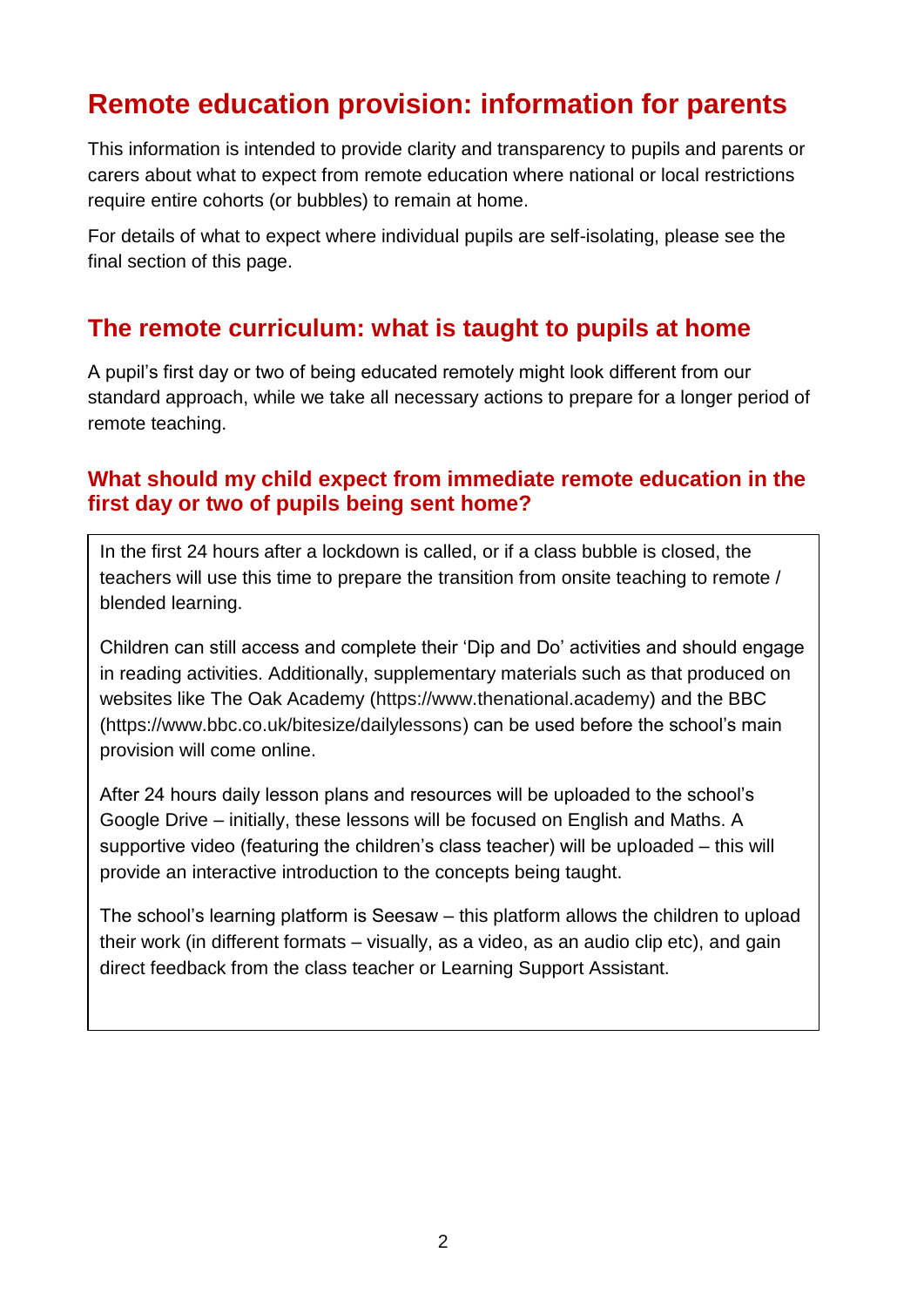Following the first few days of remote education, will my child be taught broadly the same curriculum as they would if they were in school?

At the Priory wherever possible, we aim to achieve these aims:

- We teach the broadly the same curriculum remotely as we do in school this includes a wide range of lessons and themes.
- We provide a scheduled timetable to allow parents to know the suggested schedule of the day.
- In English and Mathematics, we provide face to face (live) support for those children who require help, to ask questions, for check ins or to provide feedback on their work.
- We teach some aspects of the curriculum differently remotely this includes more general aspects of some subjects (for example PE), meaning different year groups can access the same tasks – which has been implemented to support families with children in multiple year groups.

## **Remote teaching and study time each day**

### **How long can I expect work set by the school to take my child each day?**

We expect that remote education (including remote teaching and independent work) will take pupils broadly the following number of hours each day:

| Year R      | $1 - 2$ hours (play based and specific<br>tasks) a day. |
|-------------|---------------------------------------------------------|
| Key Stage 1 | $2 - 4$ hours per day                                   |
| Key Stage 2 | $3 - 5$ hours per day                                   |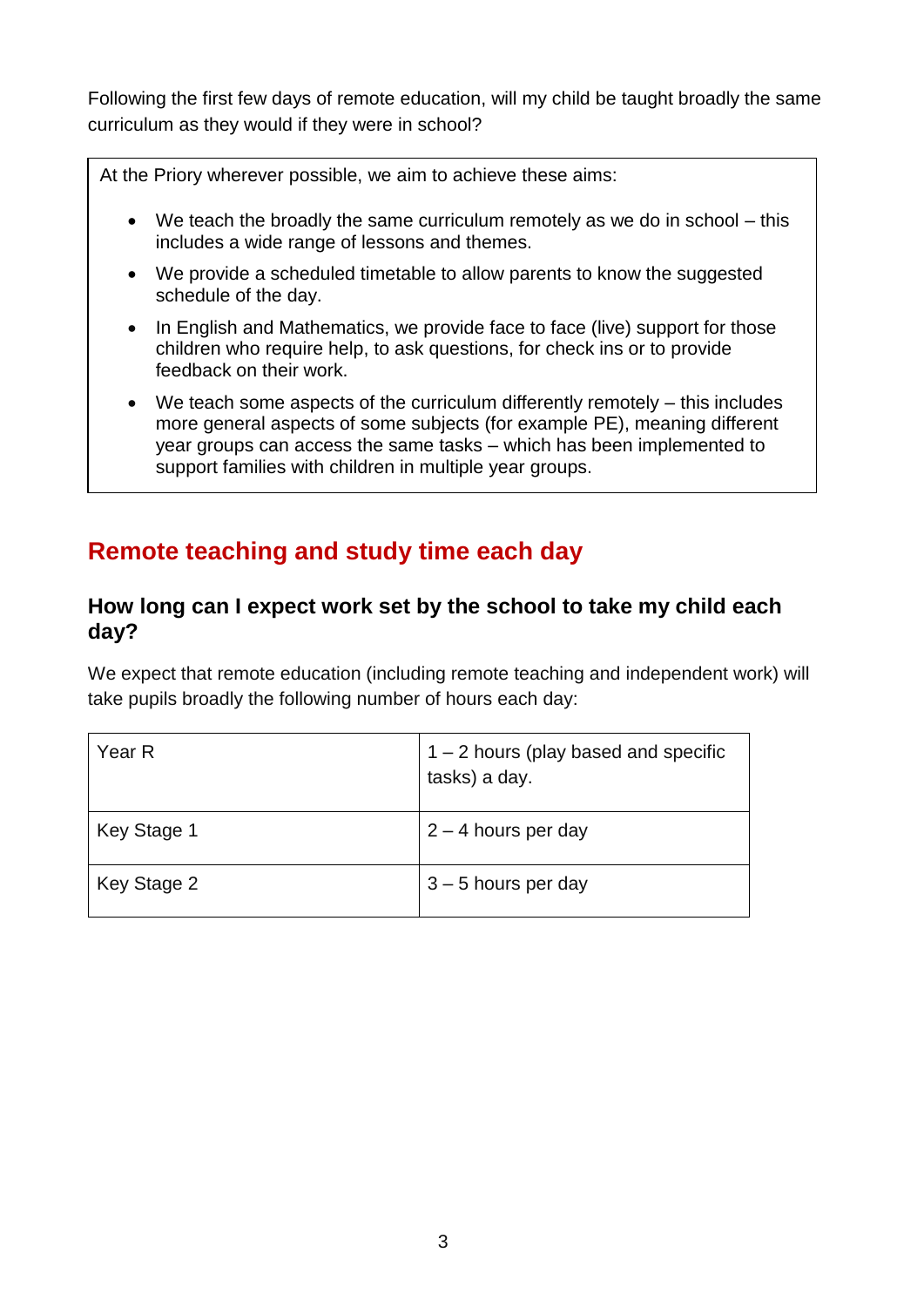## **Accessing remote education**

How will my child access any online remote education you are providing?

**Google Drive**: [https://drive.google.com/drive/folders/17YIoQljCYIN9mfq6Rym0CLn-](https://drive.google.com/drive/folders/17YIoQljCYIN9mfq6Rym0CLn-OBBhl4Jl?usp=sharing)[OBBhl4Jl?usp=sharing](https://drive.google.com/drive/folders/17YIoQljCYIN9mfq6Rym0CLn-OBBhl4Jl?usp=sharing) – this allows you access all of the plans, resources and interactive videos.

**Seesaw** – The school's learning platform for uploading all work and receiving feedback.

**Zoom** – Zoom will be used to host all 'live' lessons, support and assemblies. There will be unique log in links for each year group.

**Tapestry** – YR's learning platform / the equivalent of Seesaw.

### **If my child does not have digital or online access at home, how will you support them to access remote education?**

We recognise that some pupils may not have suitable online access at home. We take the following approaches to support those pupils to access remote education:

- By contacting the school, you can request to borrow a device (laptop or IPAD) if one is available.
- By contacting the school, we will aim to order you an enhanced internet dongle or wireless router using the government's help with remote learning scheme.
- By contacting the school, where absolutely necessary we will print materials for you to collect from the school.
- By contacting the school, we can arrange for additional support (educational or for their mental wellbeing) your child – be this some small group LSA led support via Zoom, or an a personalised check in with a member of staff.

### **How will my child be taught remotely?**

We use a combination of the following approaches to teach pupils remotely: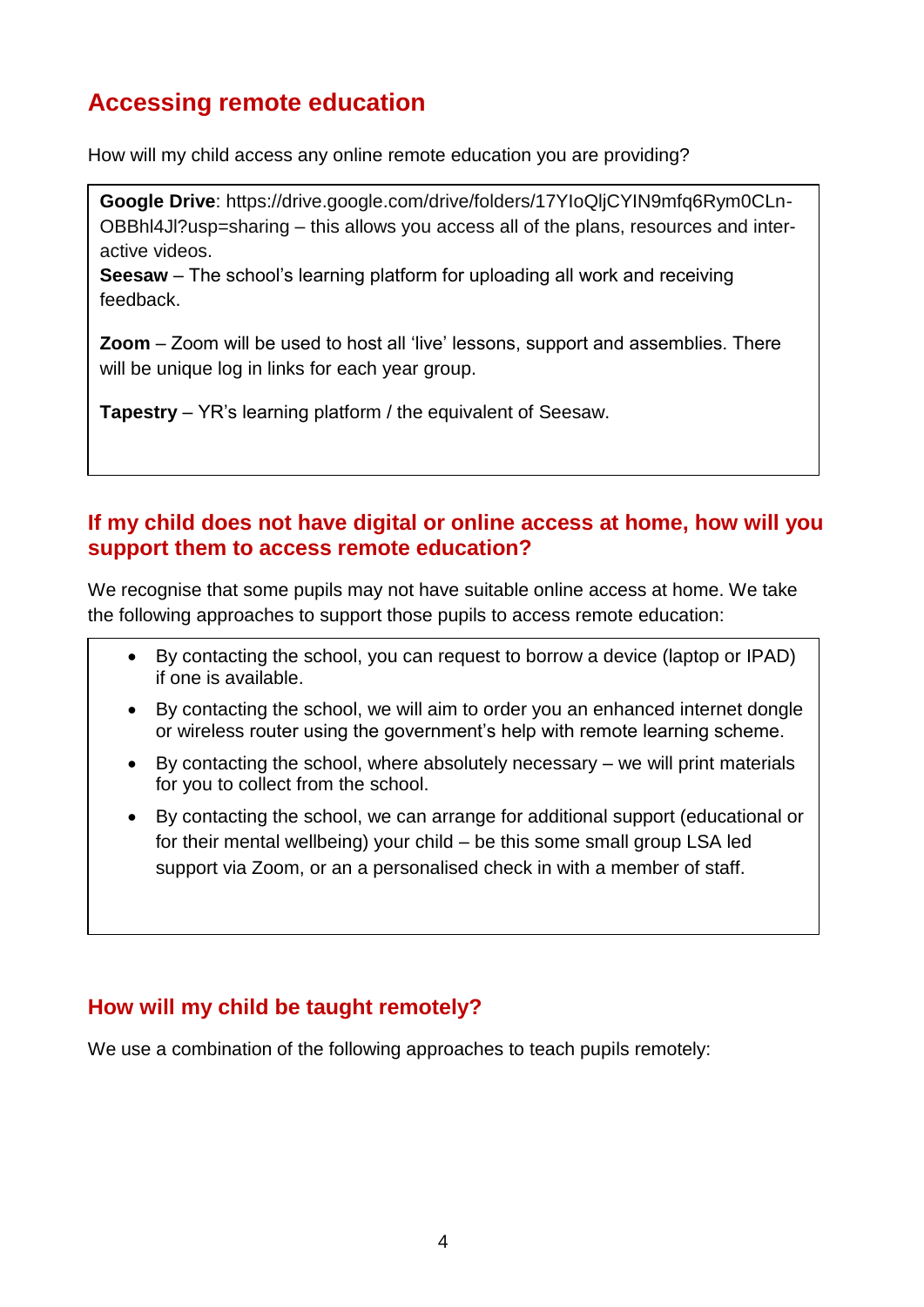In this section, please list the range of approaches you use to teach pupils remotely.

As part of this list, schools may wish to indicate the extent to which they are used, and subjects and key stages these approaches are used in, if there are differences.

Some examples of remote teaching approaches:

- Live support
- Recorded video introductions and interactive sessions featuring the class teacher.
- Uploaded plans, resources and materials.
- A collectable pack including exercise books.
- Differentiated materials, including differentiated provision and support for all pupils in the learning hubs.
- Commercially available websites supporting the teaching of specific subjects or areas, including video clips or sequences
- Live assemblies led by the class teachers, allowing ongoing PSHE lessons to be led and a chance for the children to catch up with their peers.
- Ongoing provision of thematic 'Dip and Do' materials.

## **Engagement and feedback**

What are the expectations for my child's engagement and the support that we as parents and carers should provide at home?

In this section, please set out briefly:

- To set up the children in a quiet, organsied space of the house.
- To provide all of the materials the children need.
- To download / print all of the resources, videos and plans.
- To motivate and encourage the pupils to engage in the provision provided.
- To provide patient care and support for the children.
- As a minimum to focus on the English and Maths work each day.
- To support or lead the uploading of the children's work to either Seesaw or Tapestry.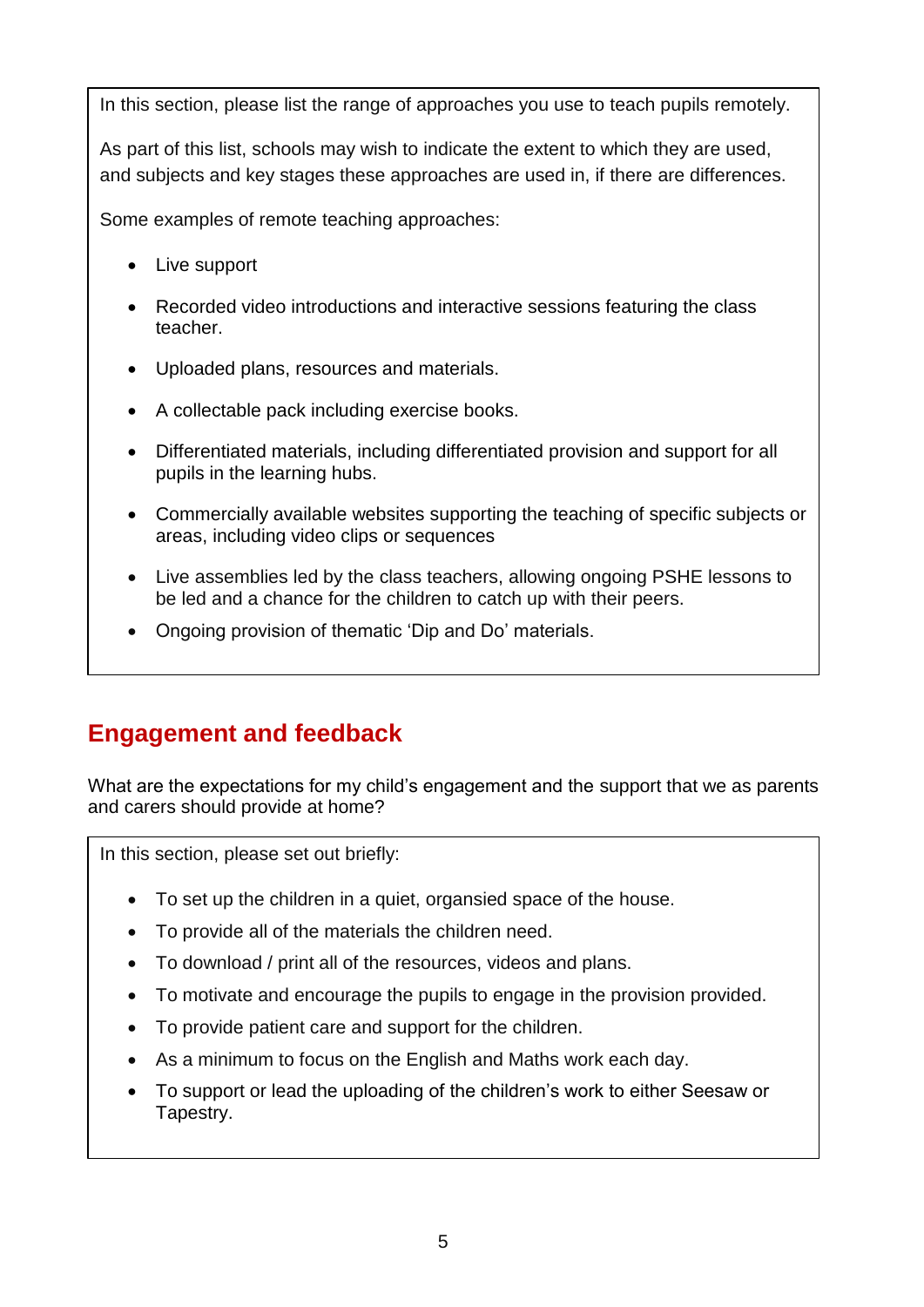### **How will you check whether my child is engaging with their work and how will I be informed if there are concerns?**

- Feedback to the children's work is regular and daily if work is not uploaded after 48 hours a member of the office will contact parents to discuss the situation and offer support where required.
- A member of the leadership team will contact parents if no work is uploaded after a week.
- Teachers, LSAs and School Leaders will all review Seesaw to recognise the children's contributions and ongoing progress.

### **How will you assess my child's work and progress?**

Our approach to feeding back on pupil work is as follows:

- Verbal, written and pictorial feedback will be provided for each child on Seesaw and Tapestry.
- Feedback will be regular and daily (within the school's working day)
- Seesaw can also be used for children to write questions and comments to the class teacher / LSA.

## **Additional support for pupils with particular needs**

We recognise that some pupils, for example some pupils with special educational needs and disabilities (SEND), may not be able to access remote education without support from adults at home. We acknowledge the difficulties this may place on families, and we will work with parents and carers to support those pupils in the following ways:

In this section, please set out briefly:

- All vulnerable children including children with special needs are prioritised for onsite education.
- Children with particular needs engaging in remote education will have access to differentiated materials, plans and resources.
- Children who were learning in the learning hubs  $(Y3 6)$  will have their differentiated provision taught remotely by the member of staff who led their onsite provision.